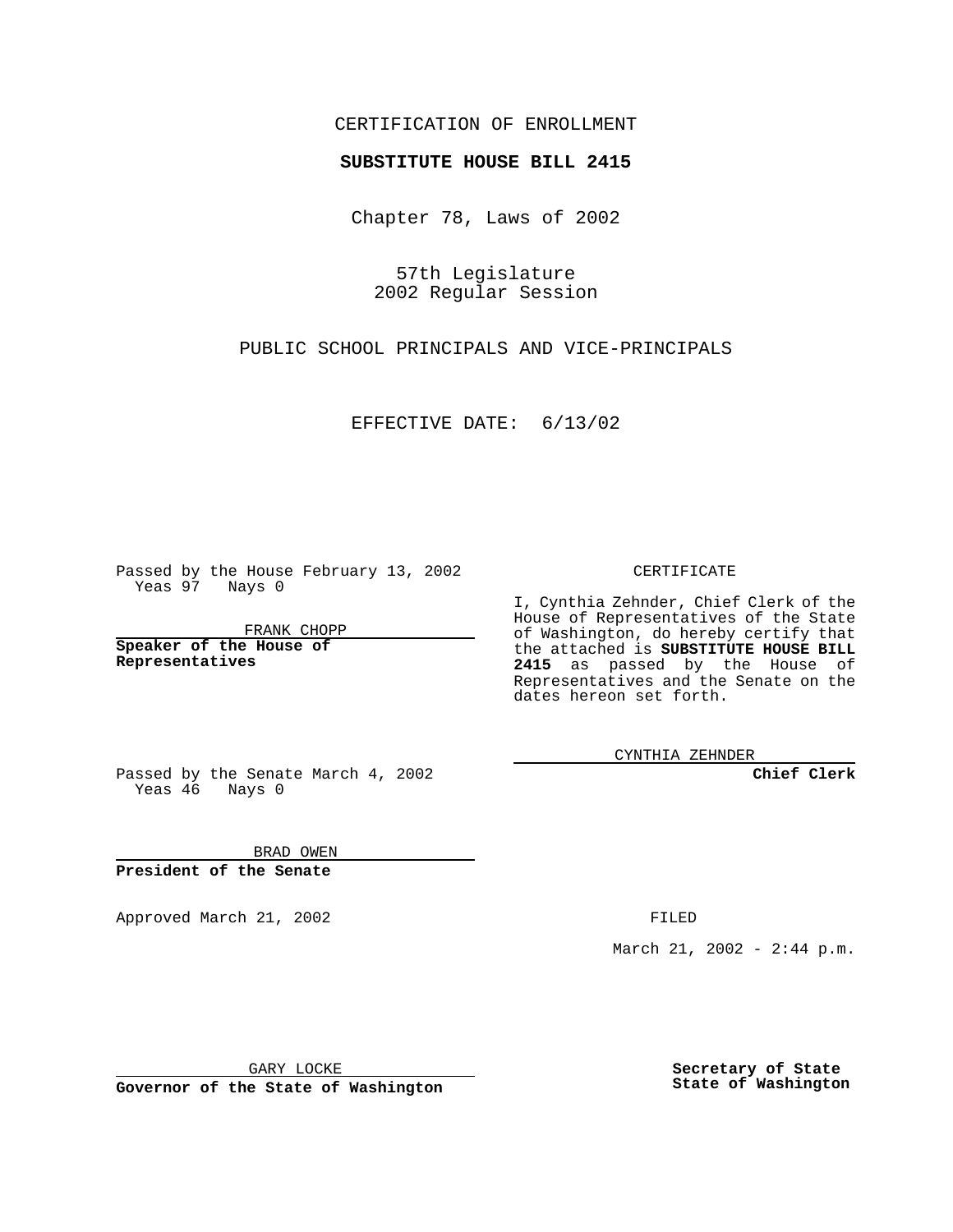## **SUBSTITUTE HOUSE BILL 2415** \_\_\_\_\_\_\_\_\_\_\_\_\_\_\_\_\_\_\_\_\_\_\_\_\_\_\_\_\_\_\_\_\_\_\_\_\_\_\_\_\_\_\_\_\_\_\_

Passed Legislature - 2002 Regular Session

## **State of Washington 57th Legislature 2002 Regular Session**

**By** House Committee on Education (originally sponsored by Representatives Quall, Talcott, Haigh, Anderson, Rockefeller, Tokuda, Lantz, Romero, McIntire and Chase; by request of Governor Locke, Superintendent of Public Instruction, State Board of Education and Professional Educator Standards Board)

Read first time 02/05/2002. Referred to Committee on .

1 AN ACT Relating to qualifications for public school principals and 2 vice principals; and amending RCW 28A.400.100.

3 BE IT ENACTED BY THE LEGISLATURE OF THE STATE OF WASHINGTON:

4 **Sec. 1.** RCW 28A.400.100 and 1977 ex.s. c 272 s 1 are each amended 5 to read as follows:

 School districts may employ public school principals and/or vice principals to supervise the operation and management of the school to 8 which they are assigned. Such persons shall hold valid ((teacher and)) administrative certificates and shall hold or have held either valid 10 teacher certificates or valid educational staff associate certificates. Persons who hold or have held valid educational staff associate certificates must also have demonstrated successful school-based experience in an instructional role with students. Persons whose 14 certificates were revoked, suspended, or surrendered may not be employed as public school principals or vice principals. In addition to such other duties as shall be prescribed by law and by the job description adopted by the board of directors, each principal shall: (1) Assume administrative authority, responsibility and instructional leadership, under the supervision of the school district